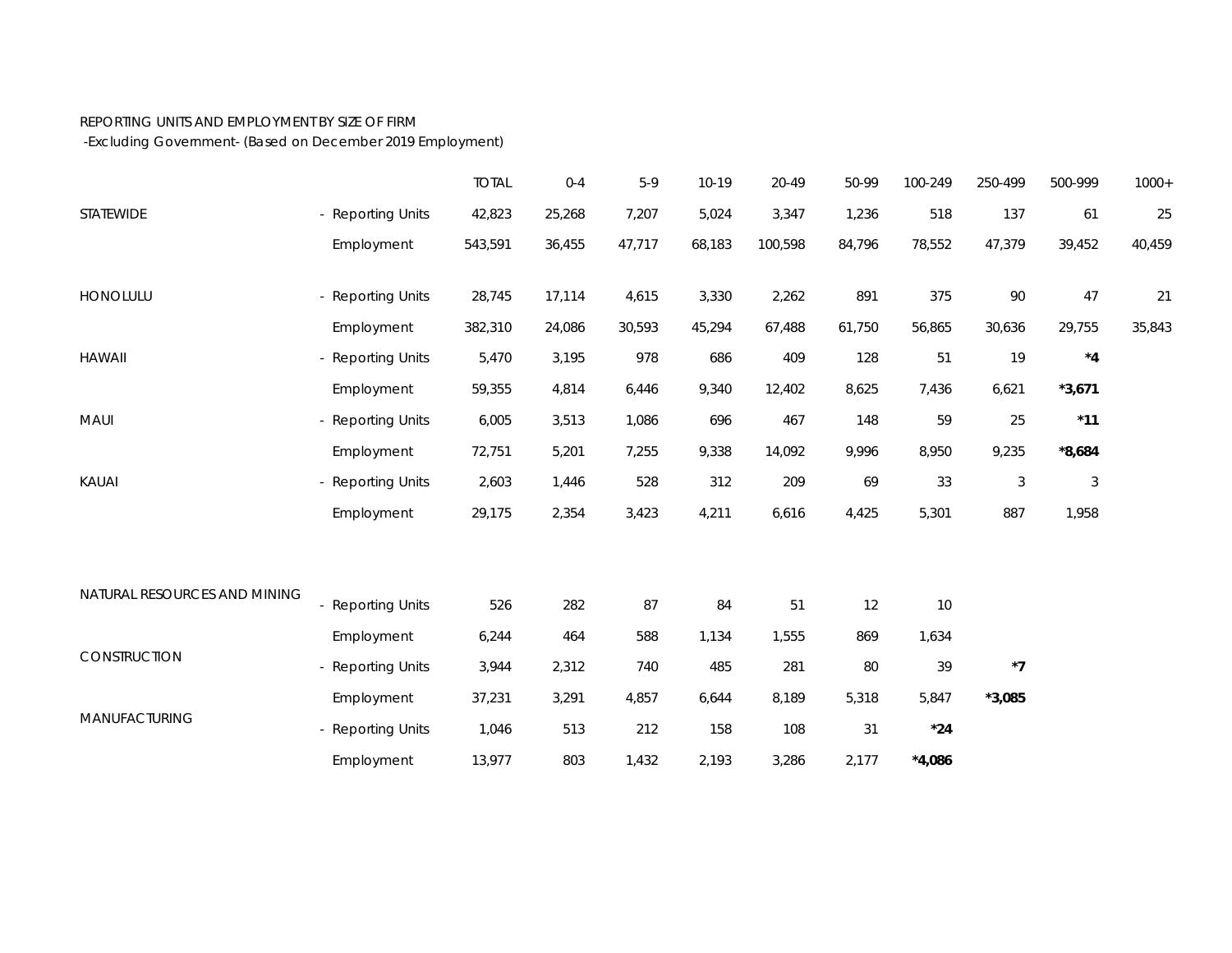## REPORTING UNITS AND EMPLOYMENT BY SIZE OF FIRM

-Excluding Government- (Based on December 2019 Employment)

| <b>WHOLESALE TRADE</b>                                                                     |                        | <b>TOTAL</b> | $0 - 4$ | $5-9$ | $10-19$ | 20-49  | 50-99  | 100-249  | 250-499  | 500-999                   | $1000+$        |
|--------------------------------------------------------------------------------------------|------------------------|--------------|---------|-------|---------|--------|--------|----------|----------|---------------------------|----------------|
|                                                                                            | - Reporting Units      | 2,080        | 1,294   | 345   | 235     | 137    | 50     | 16       | 3        |                           |                |
| RETAIL TRADE                                                                               | Employment             | 18,278       | 1,971   | 2,304 | 3,171   | 3,980  | 3,538  | 2,303    | 1,011    |                           |                |
|                                                                                            | - Reporting Units      | 4,685        | 1,981   | 1,125 | 828     | 437    | 204    | 83       | 24       | $\ensuremath{\mathsf{3}}$ |                |
|                                                                                            | Employment             | 73,053       | 3,891   | 7,499 | 11,056  | 13,387 | 13,973 | 12,789   | 8,848    | 1,610                     |                |
| <b>TRANSPORTATION AND UTILITIES</b>                                                        | - Reporting Units      | 1,227        | 541     | 205   | 201     | 164    | 61     | $30\,$   | 12       | 9                         | $\overline{4}$ |
| <b>INFORMATION</b>                                                                         | Employment             | 36,943       | 813     | 1,349 | 2,851   | 5,022  | 4,119  | 4,794    | 3,925    | 6,509                     | 7,561          |
|                                                                                            | - Reporting Units      | 769          | 540     | 72    | 65      | 57     | 22     | 9        | $*_{4}$  |                           |                |
|                                                                                            | Employment             | 8,361        | 625     | 462   | 892     | 1,729  | 1,488  | 1,338    | $*1,827$ |                           |                |
| <b>FINANCE AND INSURANCE</b>                                                               | - Reporting Units      | 1,748        | 1,106   | 349   | 175     | 70     | 26     | 13       | 6        | $^{\star}3$               |                |
| REAL ESTATE AND RENTAL AND<br><b>LEASING</b>                                               | Employment             | 16,321       | 1,797   | 2,265 | 2,288   | 2,032  | 1,841  | 1,980    | 1,873    | $*2,245$                  |                |
|                                                                                            | - Reporting Units      | 2,146        | 1,519   | 331   | 169     | 81     | 36     | $*10$    |          |                           |                |
|                                                                                            | Employment             | 13,422       | 2,269   | 2,116 | 2,270   | 2,399  | 2,427  | $*1,941$ |          |                           |                |
| PROFESSIONAL, SCIENTIFIC AND<br><b>TECHNICAL SERVICES</b>                                  | <b>Reporting Units</b> | 4,959        | 3,823   | 574   | 316     | 169    | 60     | $*17$    |          |                           |                |
|                                                                                            | Employment             | 24,998       | 4,895   | 3,718 | 4,302   | 4,925  | 4,027  | $*3,131$ |          |                           |                |
| MANAGEMENT OF COMPANIES AND<br><b>ENTERPRISES</b>                                          | <b>Reporting Units</b> | 465          | 268     | 66    | 52      | 37     | 25     | 11       | $*_{6}$  |                           |                |
| ADMINISTRATIVE & SUPPORT & WASTE<br><b>MANAGEMENT &amp; REMEDIATION</b><br><b>SERVICES</b> | Employment             | 9,123        | 377     | 450   | 722     | 1,136  | 1,744  | 1,588    | $*3,106$ |                           |                |
|                                                                                            | <b>Reporting Units</b> | 2,881        | 1,878   | 387   | 260     | 197    | 82     | 50       | 21       | $*_{6}$                   |                |
|                                                                                            | Employment             | 41,184       | 2,334   | 2,576 | 3,547   | 6,243  | 5,627  | 7,738    | 7,349    | $*5,770$                  |                |